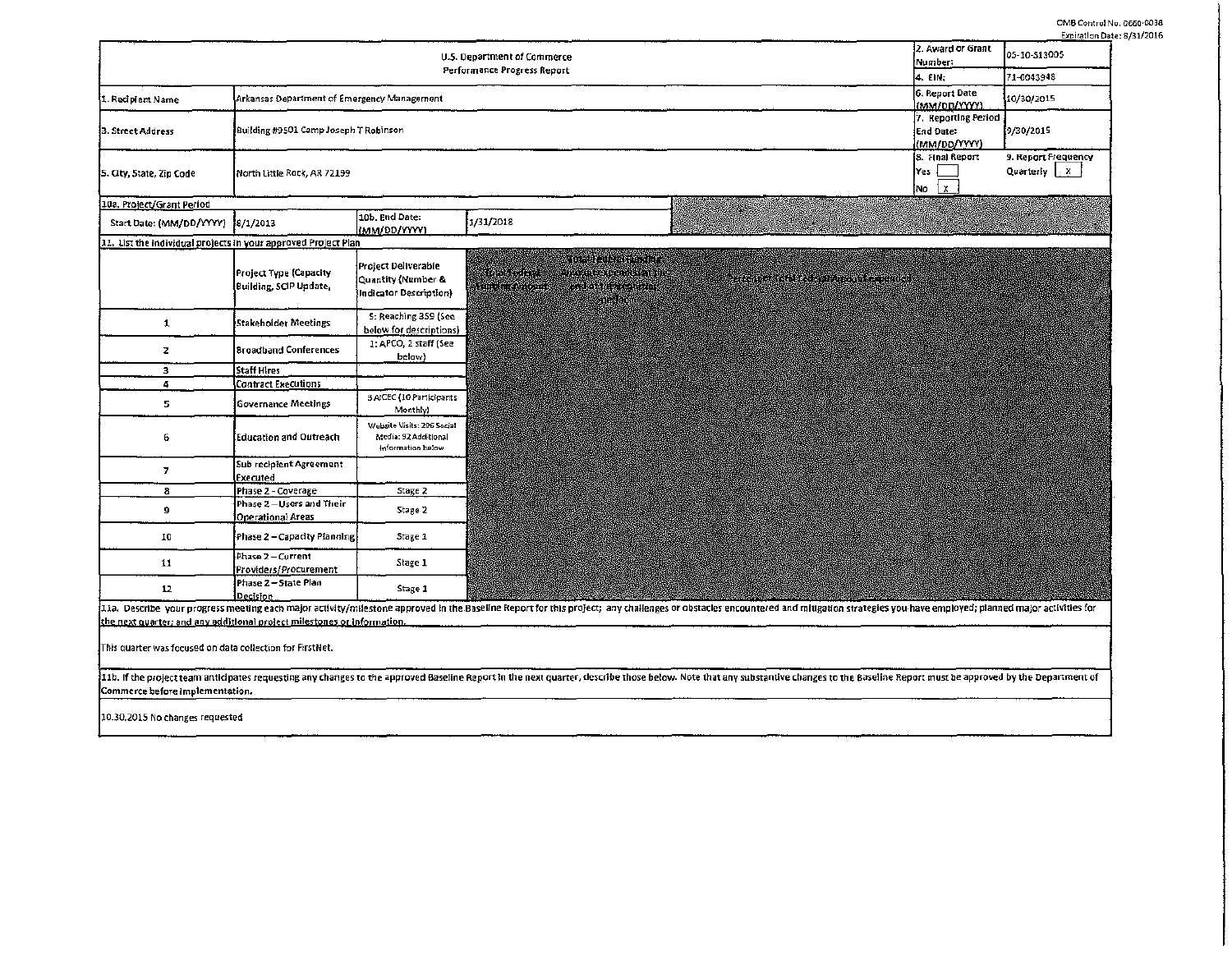| ĺ<br>ă<br>Date<br>Š | a<br>Mu<br>È<br>니 No.<br><b>1660-0038</b> |
|---------------------|-------------------------------------------|
| Z316                |                                           |
|                     |                                           |

|                                   |                                         |                                     |                   |                           |                                                                                                                |                           |                                                                                                                                                                                                                                                                                                                                        |                                         | 13b. Describe any challenges encountered with vendors and/or sub recipients. |
|-----------------------------------|-----------------------------------------|-------------------------------------|-------------------|---------------------------|----------------------------------------------------------------------------------------------------------------|---------------------------|----------------------------------------------------------------------------------------------------------------------------------------------------------------------------------------------------------------------------------------------------------------------------------------------------------------------------------------|-----------------------------------------|------------------------------------------------------------------------------|
| 00'0\$                            | \$810,432.00                            | 7/31/2016                           | ετρε/τ/οτ         |                           |                                                                                                                | Vendor                    |                                                                                                                                                                                                                                                                                                                                        | :Development of Project Management Plan | Buford, Goff, & Associates                                                   |
| Total Matching Funds<br>Allocated | Total Federal Funds<br><b>Altacated</b> | End Date                            | <b>Start Date</b> | Executed<br>Contract<br>ξ | RFP/RFQ Issued (Y/N)                                                                                           | (Vendor/Subject.)<br>iype | Subcontract Purpose                                                                                                                                                                                                                                                                                                                    |                                         | Name                                                                         |
|                                   |                                         |                                     |                   |                           |                                                                                                                |                           | <u>13a. Subcontracts Table – Indude all subcontractors. The totals from this table must equal the "Subcontracts Total" in Question 14f.</u>                                                                                                                                                                                            |                                         |                                                                              |
|                                   |                                         |                                     |                   |                           |                                                                                                                |                           |                                                                                                                                                                                                                                                                                                                                        |                                         | 13. Subcontracts (Vendors and/or Su <u>b re</u> cipients)                    |
|                                   |                                         | rsight for this project             |                   |                           | l Has oversight of all public safety communications projects that the state undertakes and will provide ove    |                           |                                                                                                                                                                                                                                                                                                                                        | <b>AGS</b>                              | AWIN Program Manager                                                         |
|                                   |                                         | nd completed                        |                   |                           | [Will oversee all interoperability coordination and is responsible for ensuring SCIP initiatives are tracked a |                           |                                                                                                                                                                                                                                                                                                                                        | šos                                     | <b>DIME</b>                                                                  |
|                                   |                                         |                                     |                   |                           |                                                                                                                |                           | Will provide oversight for the disbursements and tracking of funds                                                                                                                                                                                                                                                                     | 쓽                                       | Financial Analyst                                                            |
|                                   |                                         |                                     |                   |                           | Will conduct task and provide tracking for disbursement of the entire grant funds                              |                           |                                                                                                                                                                                                                                                                                                                                        | 엹                                       | Accounting Branch Manager                                                    |
|                                   |                                         |                                     |                   |                           | Serves on the state broadband working group and provides technical assistance                                  |                           |                                                                                                                                                                                                                                                                                                                                        | XOX                                     | IT Administrator                                                             |
|                                   |                                         | monitor progress of overall project |                   |                           | Will provide coordination for grant reporting and financial payouts from the SAA and work with SWIC to it is t |                           |                                                                                                                                                                                                                                                                                                                                        | %08                                     | SuGP Program Manager                                                         |
| Change                            |                                         |                                     |                   | Project (s) Assigned      |                                                                                                                |                           |                                                                                                                                                                                                                                                                                                                                        | FTE%                                    | lob Title                                                                    |
|                                   |                                         |                                     |                   |                           |                                                                                                                |                           |                                                                                                                                                                                                                                                                                                                                        |                                         | 12b. Safflog Table                                                           |
|                                   |                                         |                                     |                   |                           |                                                                                                                |                           | Some positions are not currently staffed. While those positions will be filled soon, there will be a impacts to the project timeline                                                                                                                                                                                                   |                                         |                                                                              |
|                                   |                                         |                                     |                   |                           |                                                                                                                |                           | 12a. if the project is not fully staffed. describe bow any lack of staffing may impact the project's fime impact the project will be fully staffied.                                                                                                                                                                                   |                                         |                                                                              |
|                                   |                                         |                                     |                   |                           |                                                                                                                |                           |                                                                                                                                                                                                                                                                                                                                        |                                         | 12. Personne                                                                 |
|                                   |                                         |                                     |                   |                           |                                                                                                                |                           | gathered data, as well as, provide additional information to ensure coverage for all areas and events<br>At the Statewide Interperability Conferent areas a digital copy of the information that we have gabler so in the state integ as a whole and by individal counties so that representatives can both yerrives can both yerrives |                                         |                                                                              |
|                                   |                                         |                                     |                   |                           |                                                                                                                |                           | 11d. Describe any success stories or best practices you have identified. Please be as specific as possible                                                                                                                                                                                                                             |                                         |                                                                              |
|                                   |                                         |                                     |                   |                           |                                                                                                                |                           |                                                                                                                                                                                                                                                                                                                                        |                                         | Nothing to report 10.30.2015                                                 |
|                                   |                                         |                                     |                   |                           |                                                                                                                |                           | 11c. Provide any other information that would be useful to NTIA as it essesses this profect's progress.                                                                                                                                                                                                                                |                                         |                                                                              |

sanssi on STOZOE OT